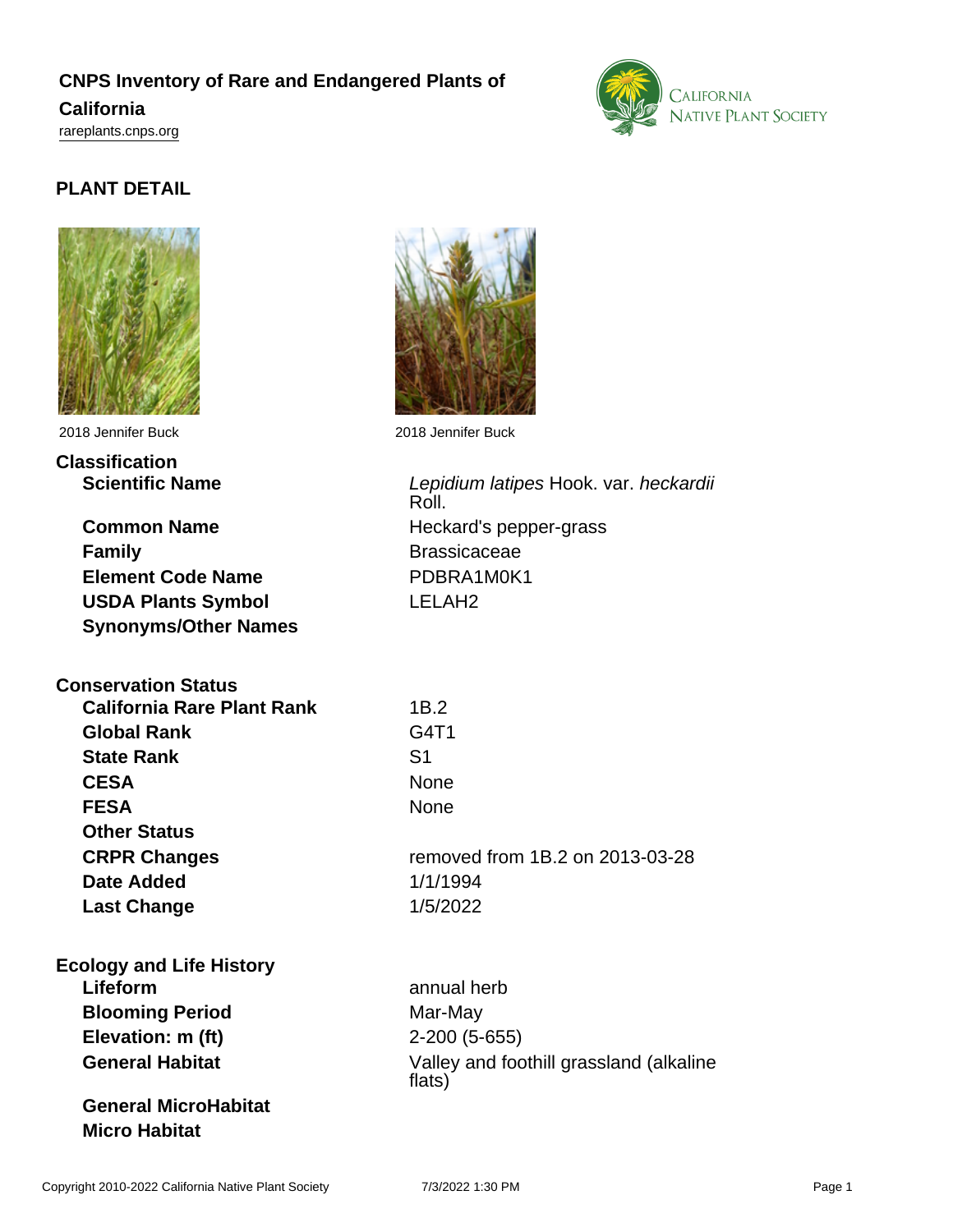# **Element Occurrence Data from California Natural Diversity Database Location Notes Total Element Occurrences** 14 **Element Occurrence Ranks** Excellent (A) 4 Good (B) 4 Fair (C) 2 Poor (D) 0 None  $(X)$  0 Unknown (U) 4 **Occurrence Status** Historical, > 20 years 8 Recent, < 20 years 6 **Presence** Presumed Extant 14 Possibly Extirpated 0 Presumed Extirpated 0 **CA Endemic** Yes **Counties** Glenn (GLE), Merced (MER), Sacramento (SAC), Solano (SOL), Yolo (YOL) **States** California (CA) **Quads** Arena (3712036), Clarksburg (3812145), Davis (3812156), Dozier (3812137), Eldorado Bend (3812177), Florin (3812144), Grays Bend (3812166), Liberty Island (3812136), Logandale (3912242), Saxon (3812146), Zamora (3812178)

Definitions of codes preceding a county and/or quad:

\* Presumed extirpated

(\*) Possibly extirpated

Species may be present in other areas where conditions are favorable. These data should NOT be substituted for pre-project review or for on-site surveys.

#### **General Notes**

Many plants from the Woodland area (YOL Co.) are intermediate with L. latipes var. latipes; needs further study. A synonym of L. latipes in TJM 2. See Harvard Papers in Botany 4:47 (1993) for original description.

#### **Distribution**

#### **Threats**